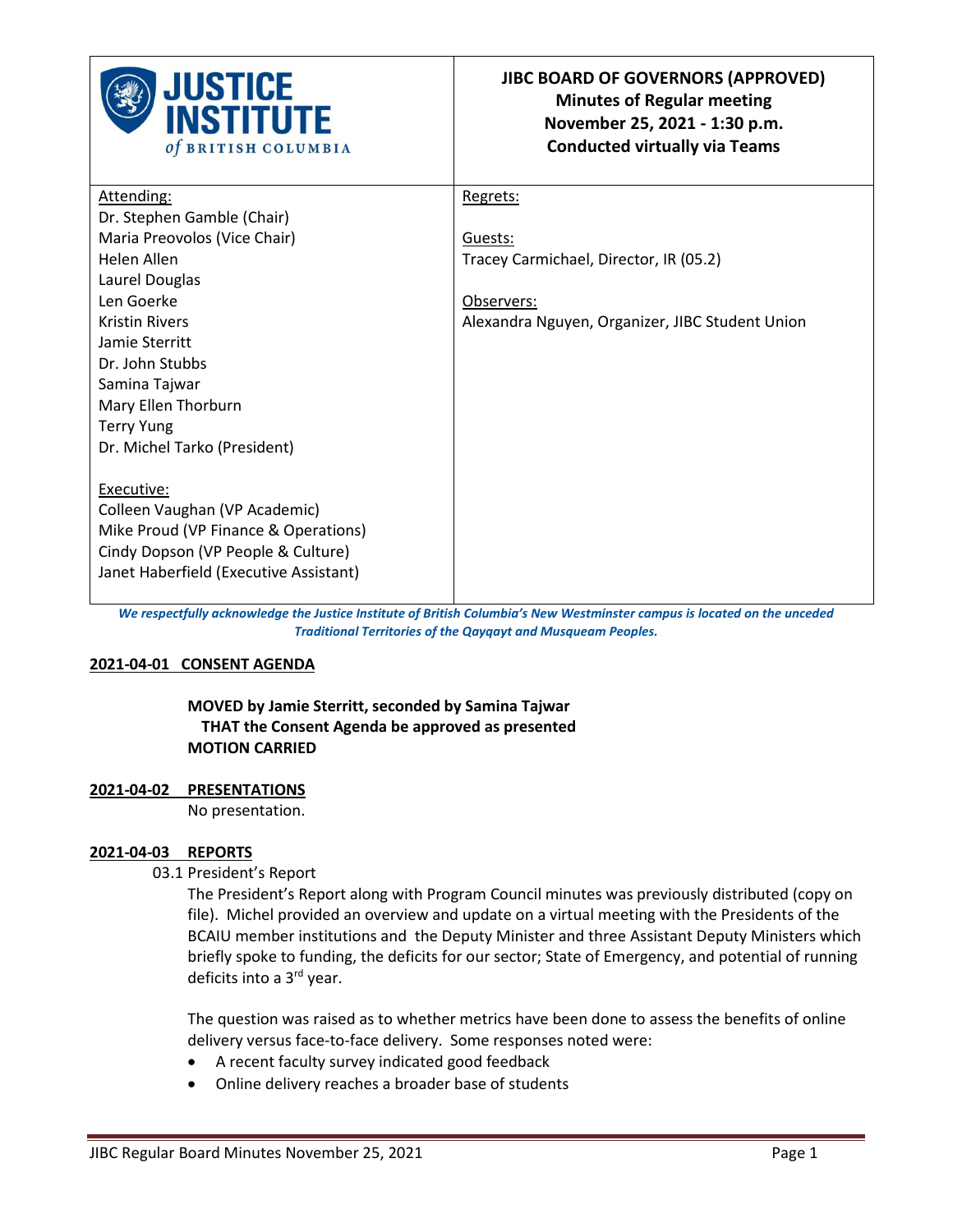- Course evaluations throughout the pandemic have had specific questions added with regard to the change from face-to-face and online and so far there has been a very high appreciation of engagement for online courses.
- Online is best for those who would normally have to travel students are saying this has made it much easier for them.
- Micro-credentials have been a big part of the programming we do, for many years.

The report was well received, and Governors appreciated the embedded hyperlinks. Michel thanked Jody Robertson, Director Communications for her great work on the report.

# **2021-04-04 GOVERNANCE MATTERS (BOARD OPERATIONS)**

## 04.1 Policy: Board of governors Travel Expenses

 A draft of this policy was previously provided to the Board (copy on file). This moves the Board to per diem expenses in line with provincial figures posted on the Provincial website.

# **MOVED by John Stubbs, seconded by Laurel Douglas THAT the Board of Governors Travel Expense Policy be approved as presented. MOTION CARRIED**

04.2 Program Termination: Bachelor of Public Safety Administration

 Colleen Vaughan provided an overview of this degree, noting a downturn in the uptake over the past couple of years and requested approval to terminate the Bachelor of Public Safety Administration effective December 1, 2021.

# **MOVED by Terry Yung, seconded by Len Goerke THAT the Bachelor of Public of Safety Administration be approved for termination effective December 1, 2021. MOTION CARRIED**

04.3 Draft Joint Boards Meeting Agenda A copy of the joint Boards meeting to be held immediately after this meeting, was provided for information.

# **2021-04-05 STRATEGIC MATTERS**

05.1 Q2 Financial Reports to July 31, 2021

The financial reports were previously distributed (copy on file). Mike Proud, Vice President, Finance & Operations, provided an overview of the financials package as presented. The new ADM, Jason Butler has asked to attend a Finance & Audit Committee (FAC) meeting for each of the PSIs (March 2022) to talk about the government's update on AEST's approach to deficits – following direction from Treasury Board. Mr. Butler has been invited to attend the March 22, 2022 FAC meeting. (This is now confirmed).

Further to the Auditor General's Report on Fraud Progress Management, JIBC does have strong fraud risk mitigation steps in place but policies and procedures to support this will be developed to address gaps and to provide internal controls for JIBC.

JIBC has also embarked on applying for charity status with the CRA.

**MOVED by Len Goerke, seconded by Mary Ellen Thorburn**